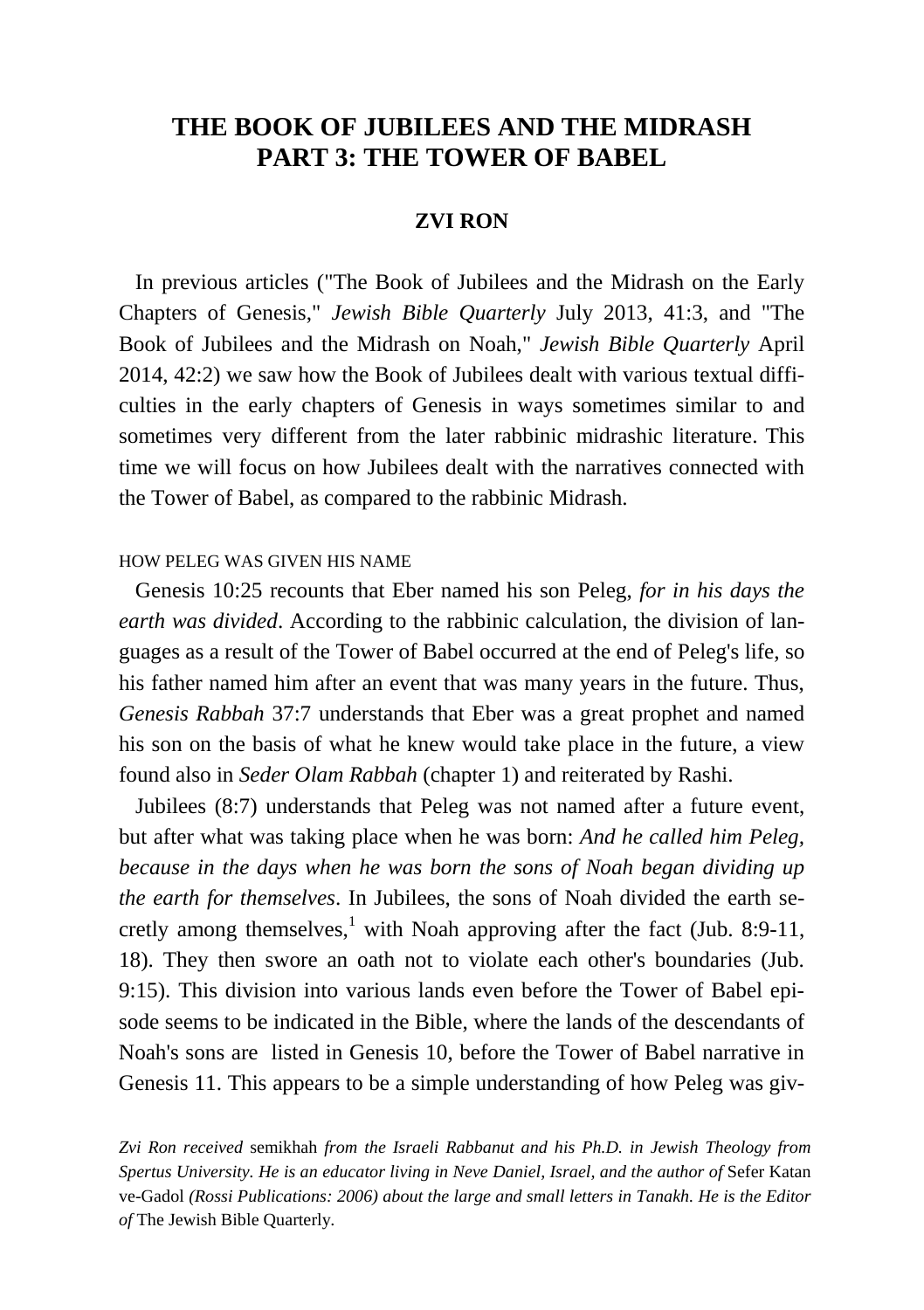en his name, since the naming is mentioned in Genesis 10:25, right in the middle of a passage indicating which descendant of Noah received which territory.<sup>2</sup>

 Among the rabbinic commentators there are various opinions as to whether the lands assigned to Noah's descendants in Genesis 10 were actually settled before the Tower of Babel or afterwards, leading to different ways of understanding who participated in that endeavor. Genesis 11:2 speaks of a migration to Shinar, which Ibn Ezra and Ramban take to mean all the people then living in the world moving from Ararat to Shinar. Thus, the entire world sinned by participating in the Tower's construction, and all were punished by having their languages confounded, after which they dispersed in the lands previously listed in Genesis 10. However, Rashi, in his commentary to Genesis 11:2, indicates that only the people living in Mount Kedem journeyed to Shinar and were responsible for the tower. We have here two different rabbinic views of who participated in the Tower of Babel, either all of humanity or just the descendants of Shem who lived in Mount Kedem (or "the mountain of the East," Gen. 10:30). Jubilees explains that although the earth was divided among the sons of Noah, they were not actually dispersed to settle their assigned areas beyond Ararat until the first migration to Shinar (Jub. 9:18). Up to that time, everyone lived in different areas on the same mountain (Jub. 7:14-17).

 So far, we have found two explanations for the naming of Peleg. According to *Genesis Rabbah*, he was named for the future dispersal (after the Tower of Babel). According to Jubilees, he was named *after* the division of the earth among the sons of Noah, an event that took place when he was born. Radak, in his commentary to Genesis 10:25, offers an alternative approach – that Peleg was in fact born precisely when the Tower of Babel incident took place and was named for the dispersal, but not prophetically.

#### THE TOWER OF BABEL

 The biblical narrative does not explicitly mention the sin committed by the builders of the tower, only that they planned to build *a city and a tower with its top in the heavens* and said *let us make a name for ourselves, lest we be scattered all over the world* (Gen. 11:4). Based on the plain reading of this verse, Saadiah Gaon explains that their sin was wanting to stay in one area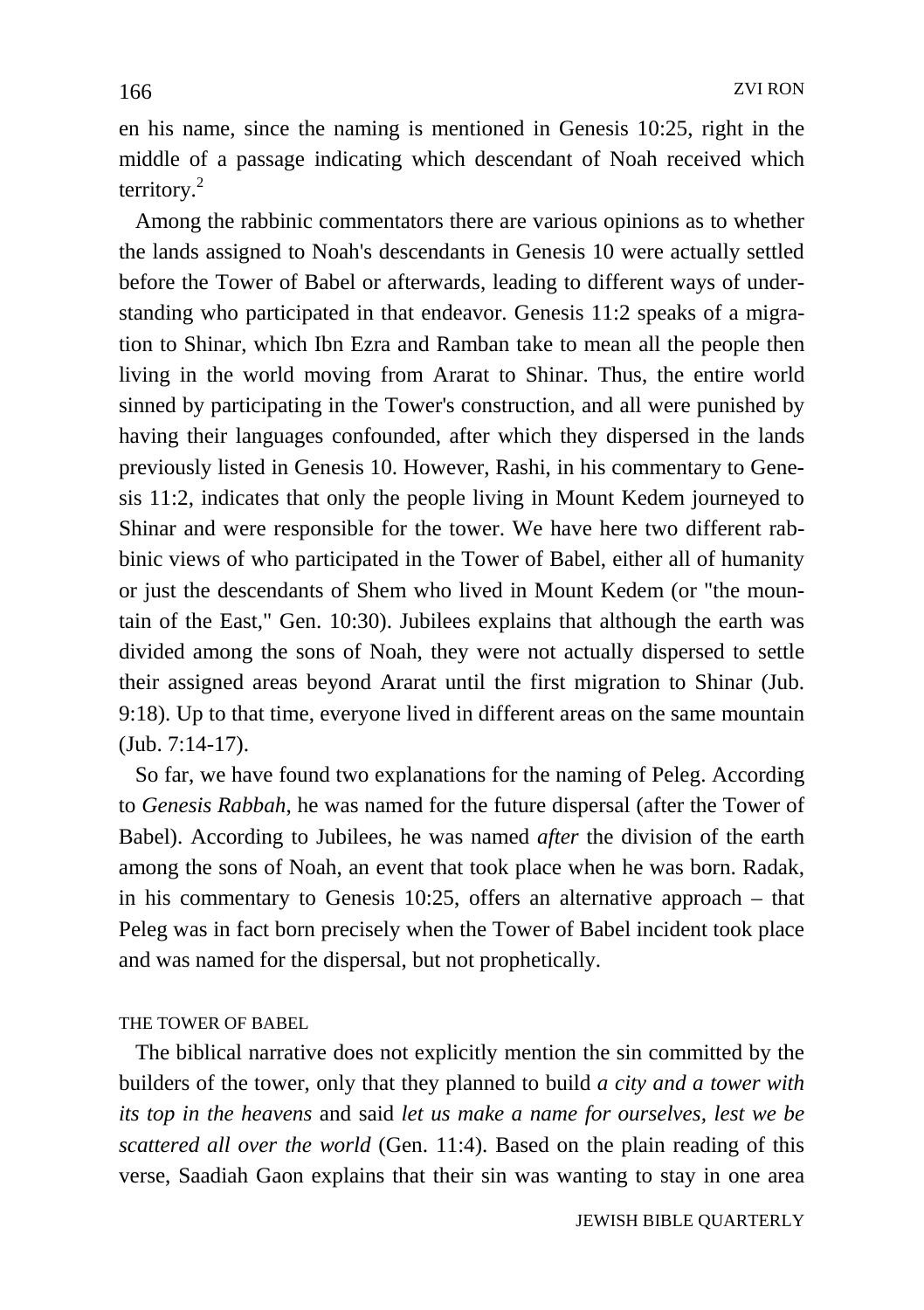and not filling the earth as God commanded, which led Him to disperse them $3$ 

 Jubilees adds a few words to the statement of the builders, *'Come, let us go up in it into heaven'* (Jub. 10:18), implying that the purpose of the tower was to storm heaven. This idea is found in TB *Sanhedrin* 109a as well as in later rabbinic literature. For example, *Pirkei de-Rabbi Eliezer* (chapter 24) states that Nimrod instigated the plan as a way to invade God's "power base," the heavens.

 Other rabbinic sources interpret the battle against God in a less literal fashion. *Genesis Rabbah* 38:6 records a view that the plan was for an idol to be placed on top of the tower holding a sword pointing upward to heaven, as if to do battle with God. TB *Sanhedrin* 109a opines that some of the builders were intent on climbing up to heaven and performing idolatrous acts there, a figurative "battle with God." Still, the more literal approach found in Jubilees was not rejected by the Rabbis for although it is patently impossible to engage God in physical combat, it was thought plausible that men of that era, and certainly the villainous pagan Nimrod, would believe that such a scheme could work.

 Another element found in both Jubilees and the Midrash is the idea that remnants of the tower that can still be seen. Jubilees explains that these remains are now *between Ashur and Babylon in the land of Shinar* (Jub. 10:26). TB *Sanhedrin* 109a does not give the location of the tower's remains, but does affirm that one third of it is extant. A similar opinion can be found in *Midrash Tanhuma* (Noah 25), where it is stated that if a person climbs onto the remaining third, he will be able to see all the way to the palm trees of Jericho. The idea that remnants of the tower may still exist is not at odds with any theological concept of the Rabbis, and can thus be found in both Jubilees and rabbinic literature.

### CANAAN SEIZED SHEM'S LAND

 Jubilees provides a detailed account of how Canaan took the land between Lebanon and Egypt for himself, despite its being allotted to Shem, and despite the warnings of his father and brothers (Jub. 10:27-34). This serves to explain how that area came to be called Canaan (Jub. 10:34), and also to legally justify the takeover of that land by the Israelites later on. This concept